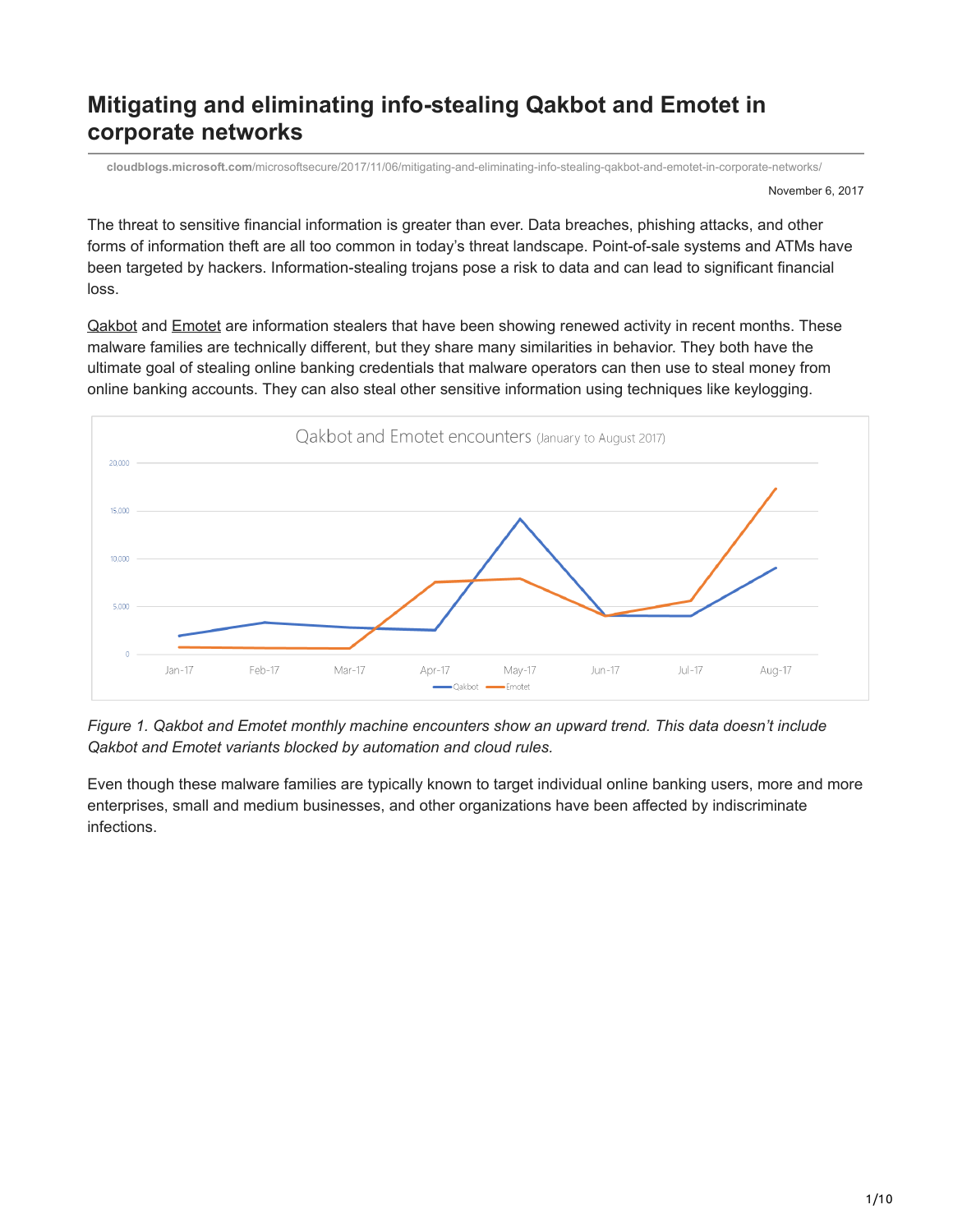

*Figure 2. Breakdown of Qakbot and Emotet machine encounters*

Recent variants of these malware families have spreading capabilities, which can increase the chances of multiple infections in corporate networks. They can also be spread by other malware during the lateral movement stage of a cyberattack.

## **Typical Qakbot and Emotet kill chain**

Over the years, the cybercriminals behind Qakbot and Emotet have improved the code behind their malware. They have evolved to evade detection, stay under the radar longer, and increase the chances of spreading to other potential victims.

We mapped some of the common behaviors we've seen in Qakbot and Emotet variants and see a lot of similarities.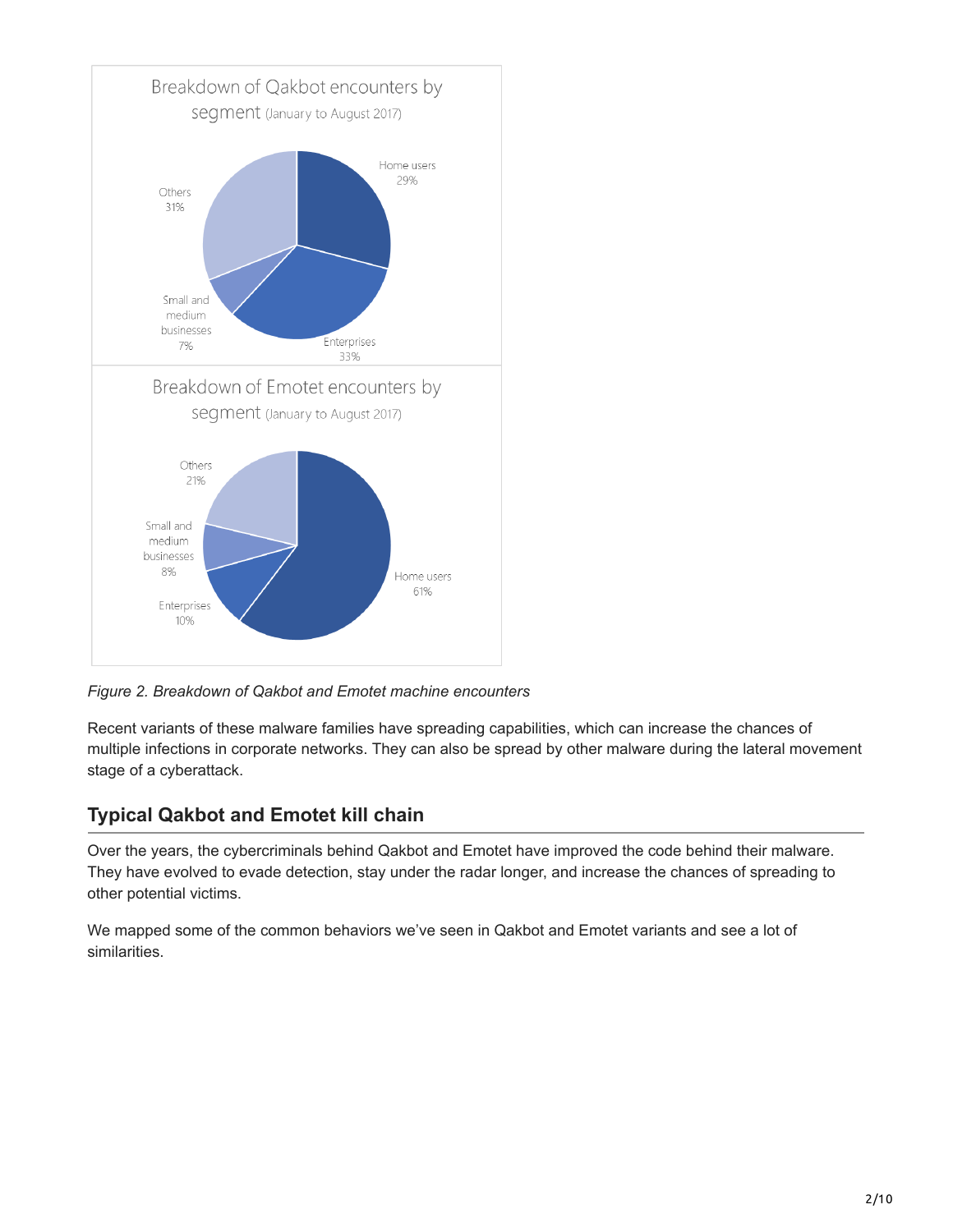

*Figure 3. Qakbot and Emotet attack kill chain. Note that some Qakbot and Emotet variants might not exhibit all of the behaviors above and might be capable of unique routines.*

Because of similarities in behavior, Qakbot and Emotet can be mitigated by similar security measures.

### **Steps to mitigate Qakbot and Emotet**

Based on our experience helping organizations get rid of Qakbot and Emotet, the following steps mitigate infection and ultimately remove the said malware from corporate networks: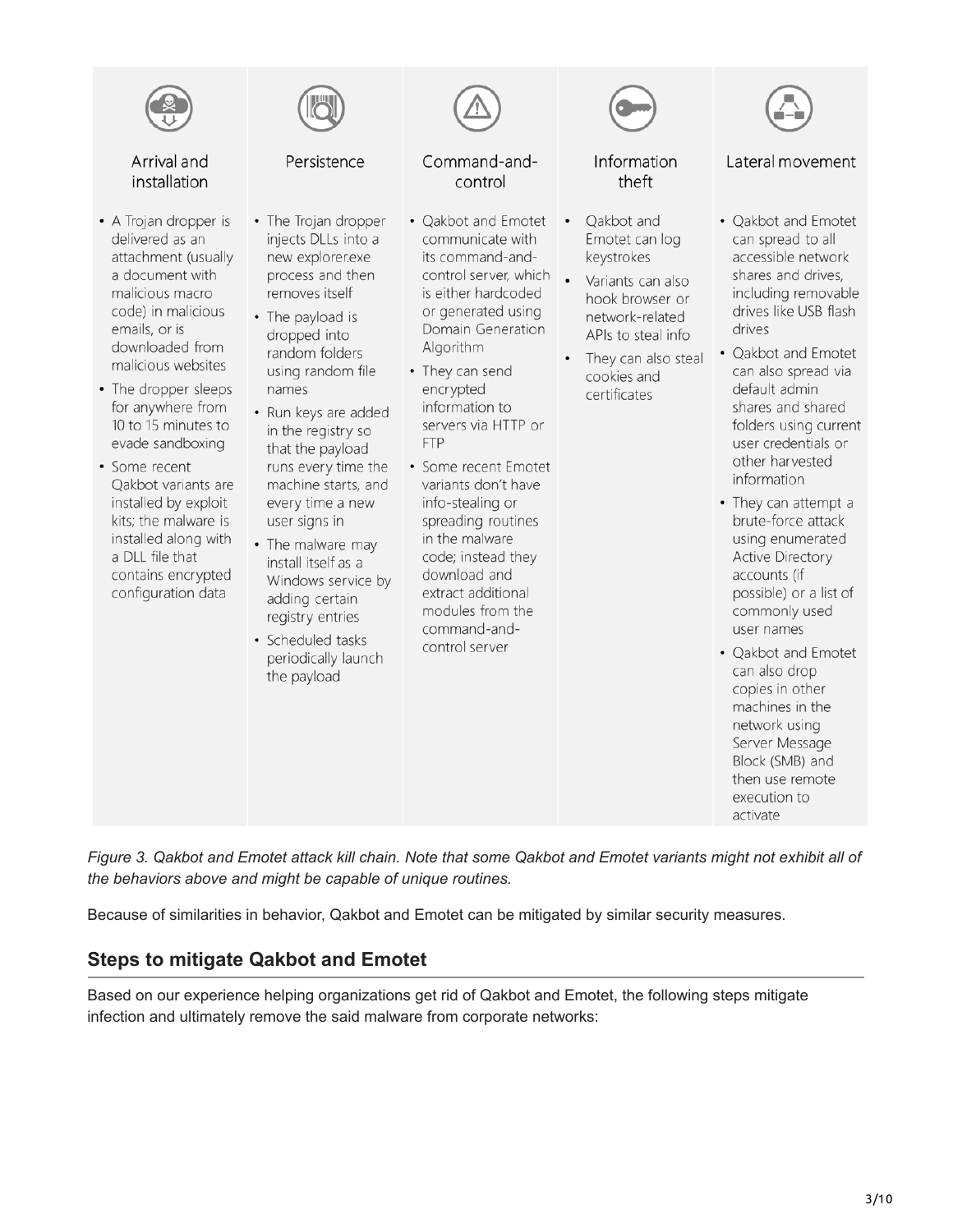### 1. **Stop the spread of malware and cut off communication with its command-and-control server**

- Cut off Internet access or disconnect the affected machines from the network until they have been cleaned. [Windows Defender Advanced Threat Protection](https://www.microsoft.com/en-us/windowsforbusiness/windows-atp?ocid=cx-blog-mmpc) customers can [isolate](https://docs.microsoft.com/en-us/windows/threat-protection/windows-defender-atp/respond-machine-alerts-windows-defender-advanced-threat-protection) affected machines with one click. You can also block infected machines at the edge firewall, unplug machines from the network, or create rules on [Windows Defender Advanced Firewall](https://docs.microsoft.com/en-us/windows/access-protection/windows-firewall/windows-firewall-with-advanced-security-deployment-guide) (and push these out via Group Policy Objects (GPO)).
- o Stop sharing folders that show signs of infection or set shared folders to read-only. Removing admin shares is an option that should only be used as a last resort as this can cause other issues and hinder management
- Practice credential hygiene. Remove unnecessary privileges, or disable privileged accounts that have been observed to spread malware using SMB.

### 2. **Look for new service creations and scheduled tasks**

- Look for new service creations by tracking event ID 7045 in the system log. We've observed this threat to create services with randomly generated number strings as the name and .exe name, but cleans them up after.
- You can look for new scheduled tasks using even ID 106 in the task schedule log or 7045 to track down machines.

### 3. **Remove Qakbot, Emotet, and other related malware**

- Obtain and submit samples to your antivirus vendor. Malware samples can be obtained by following [the scheduled tasks and reviewing the target binaries. For Microsoft customers, use the Windows](https://www.microsoft.com/en-us/wdsi/filesubmission) Defender Security Intelligence submission portal.
- o [Deploy updated definitions as soon as your antivirus vendor has tested and released them. Enable](https://docs.microsoft.com/en-us/windows/threat-protection/windows-defender-antivirus/enable-cloud-protection-windows-defender-antivirus) cloud-delivered protection to get the latest protection in real-time. Do a full scan on all affected machines. For [Windows Defender Antivirus](https://www.microsoft.com/en-us/windows/windows-defender) customers, learn how to [manage updates.](https://docs.microsoft.com/en-us/windows/threat-protection/windows-defender-antivirus/manage-updates-baselines-windows-defender-antivirus)
- Uncover undetected variants by inspecting infected systems for scheduled tasks and their target binaries. The [Sysinternals Autoruns tool](https://docs.microsoft.com/en-us/sysinternals/downloads/autoruns) can be your friend here. Windows Defender ATP customers can [review the timeline of known affected machines](https://docs.microsoft.com/en-us/windows/threat-protection/windows-defender-atp/investigate-machines-windows-defender-advanced-threat-protection) to find undetected malware components. Additional affected machines can be identified by reviewing the [incident graph](https://docs.microsoft.com/en-us/windows/threat-protection/windows-defender-atp/investigate-alerts-windows-defender-advanced-threat-protection#incident-graph) for the relevant alert or by searching for threat known artifacts, such as file SHA1s, IP addresses, and URLs.

### 4. **Monitor the network for possible reinfection**

- Determine and address the initial attack vector. Use security solutions like [Windows Defender ATP](https://www.microsoft.com/en-us/windowsforbusiness/windows-atp?ocid=cx-blog-mmpc), which provides detailed timelines and other contextual information to understand the nature of attacks and take response actions.
- Slowly reintroduce network connectivity to the subset of the machines that have been cleaned. Monitor them for reinfection.
- Reintroduce network connectivity to all affected machines that are believed to be clean.
- Turn on real-time protection in your antivirus. In Microsoft Security Essentials and Windows Defender Antivirus for Windows 10, [enable cloud-based protection and automatic sample submission.](https://docs.microsoft.com/en-us/windows/threat-protection/windows-defender-antivirus/enable-cloud-protection-windows-defender-antivirus) With these features enabled, Windows Defender Antivirus provides [advanced real-time protection](https://blogs.technet.microsoft.com/mmpc/2017/07/18/windows-defender-antivirus-cloud-protection-service-advanced-real-time-defense-against-never-before-seen-malware/) against never-before-seen threats.

### **Preventing Qakbot and Emotet infections with Windows 10**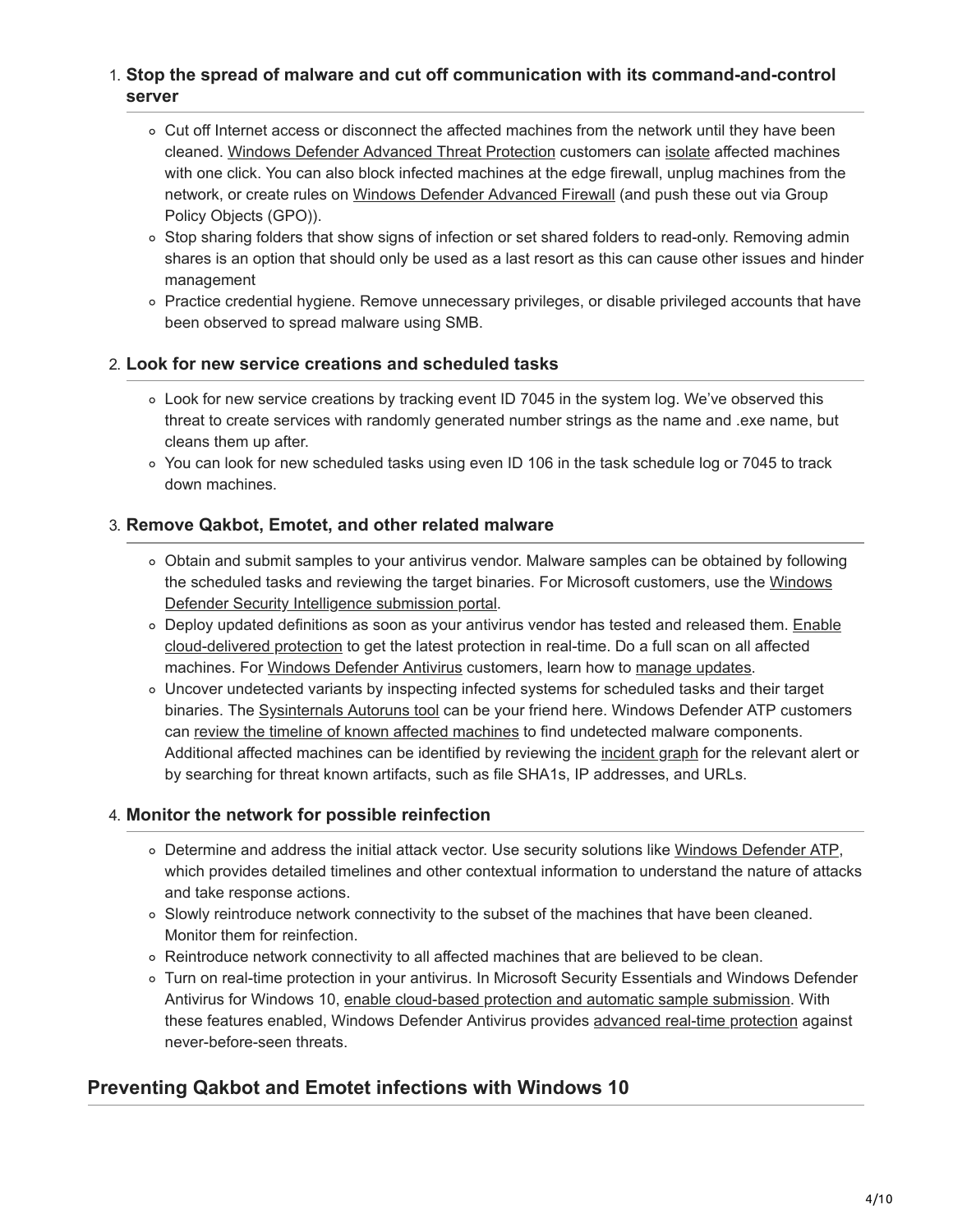While the steps above can rid networks of Qakbot and Emotet, preventing infection eliminates opportunities for these threats to steal info. [Windows 10 S](https://www.microsoft.com/en-us/windows/windows-10-s) is a streamlined platform with Microsoft-verified security. It blocks malware like Qakbot and Emotet and other malicious programs by working exclusively with apps from the Windows Store, ensuring that only apps that went through the Store onboarding, vetting, and signing process are allowed to run.

Additionally, Windows 10 has a comprehensive defense stack that can help block and detect malware like Qakbot and Emotet.

Use [Microsoft Edge](https://docs.microsoft.com/en-us/microsoft-edge/deploy/index) to block Qakbot and Emotet infections from the web. Microsoft Edge opens pages within low privilege app containers and uses reputation-based blocking of malicious downloads. Its click-to-run feature for Flash can stop malware infections that begin with exploit kits. With [Windows Defender Application Guard,](https://blogs.technet.microsoft.com/mmpc/2017/10/23/making-microsoft-edge-the-most-secure-browser-with-windows-defender-application-guard/) [Microsoft Edge has an additional hardware isolation-level capability on top of its e](https://blogs.windows.com/msedgedev/2017/03/23/strengthening-microsoft-edge-sandbox?ocid=cx-blog-mmpc)[xploit mitigatio](https://blogs.windows.com/msedgedev/2017/02/23/mitigating-arbitrary-native-code-execution?ocid=cx-blog-mmpc)[n and sandbox](https://blogs.windows.com/msedgedev/2017/03/23/strengthening-microsoft-edge-sandbox?ocid=cx-blog-mmpc) features.

[Block malicious emails carrying trojan droppers that install Qakbot and Emotet using Microsoft Exchange Online](https://products.office.com/en-us/exchange/exchange-email-security-spam-protection) Protection (EOP), which has built-in anti-spam filtering capabilities that help protect Office 365 customers. Secure mailboxes against email attacks with [Office 365 Advanced Threat Protection,](https://products.office.com/en-us/exchange/online-email-threat-protection) which blocks unsafe attachments, malicious links, and linked-to files leveraging time-of-click protection. Outlook.com anti-spam filters also provide protection against malicious emails.

Enable [Windows Defender Exploit Guard](https://blogs.technet.microsoft.com/mmpc/2017/10/23/windows-defender-exploit-guard-reduce-the-attack-surface-against-next-generation-malware/) to block malicious documents (such as those that use macro code to [install Qakbot and Emotet, or the more recent](https://docs.microsoft.com/en-us/windows/threat-protection/windows-defender-exploit-guard/attack-surface-reduction-exploit-guard?ocid=cx-blog-mmpc) **[DDEDownloade](https://www.microsoft.com/en-us/wdsi/threats/malware-encyclopedia-description?Name=Exploit:O97M/DDEDownloader.A&ocid=cx-blog-mmpc)r** that install other malware) and scripts. The Attack Surface Reduction (ASR) feature in Windows Defender Exploit Guard uses a set of built-in intelligence that can [block malicious behaviors observed in malicious documents. ASR rules can also be turned on to block malicious](https://docs.microsoft.com/en-us/windows/threat-protection/windows-defender-exploit-guard/attack-surface-reduction-exploit-guard?ocid=cx-blog-mmpc) attachments from being run or launched from Microsoft Outlook or webmail (such as Gmail, Hotmail, or Yahoo).

Use [Credential Guard](https://docs.microsoft.com/en-us/windows/device-security/device-guard/introduction-to-device-guard-virtualization-based-security-and-code-integrity-policies) to protect domain credentials and help stop malware from spreading using compromised credentials.

Use [Local Administrator Password Solution](https://www.microsoft.com/en-us/download/details.aspx?id=46899) (LAPS) to manage local account passwords and domain joined computers.

Enable [Windows Defender AV](https://www.microsoft.com/en-us/windows/windows-defender) to detect Qakbot and Emotet variants, as well as all related malware such as droppers and downloaders. Windows Defender AV uses precise machine learning models as well as generic and heuristic techniques and enhanced behavior analysis to detect common and complex malware code. It provides [advanced real-time protection against new and unknown files using the Windows Defender AV cloud protection](https://blogs.technet.microsoft.com/mmpc/2017/07/18/windows-defender-antivirus-cloud-protection-service-advanced-real-time-defense-against-never-before-seen-malware/) service.

Use [Windows Defender Advanced Threat Protection](https://www.microsoft.com/en-us/windowsforbusiness/windows-atp?ocid=cx-blog-mmpc) to flag Qakbot or Emotet infections and to enable security operations personnel to stop the spread of these threats in the network. Windows Defender ATP's enhanced behavioral and machine learning detection libraries flag malicious behavior across the malware infection process, from delivery and installation, to persistence mechanisms, command-and-control communication, and lateral movement. The new process tree visualization and improvements in machine isolation further help security operations to investigate and respond to attacks.

To test how Windows Defender ATP can help your organization detect, investigate, and respond to advanced attacks, **[sign up for a free trial](https://www.microsoft.com/en-us/windowsforbusiness/windows-atp?ocid=cx-blog-mmpc)**.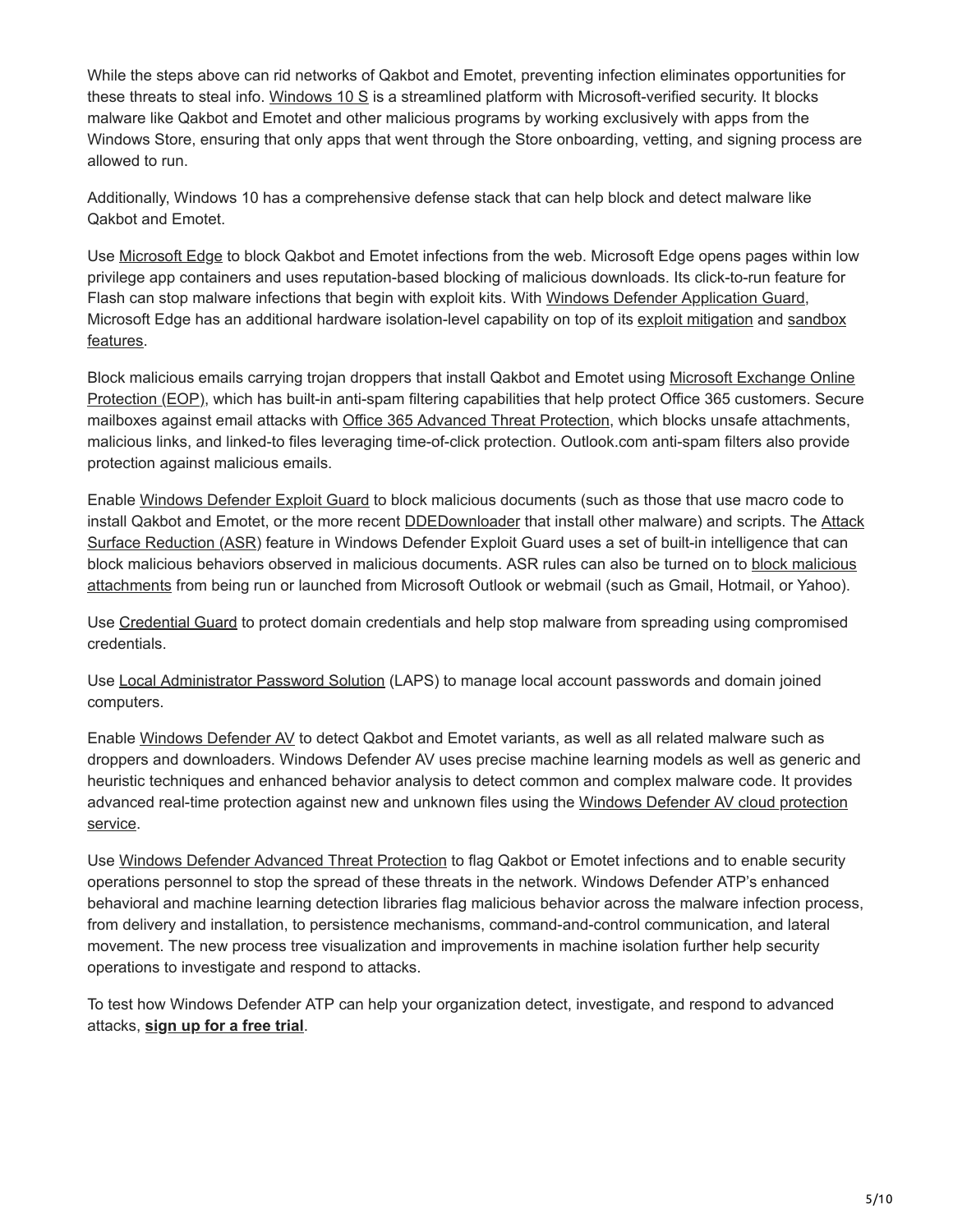| $\mathcal G$ Suspicious behavior by a system utility was observed                                                                                                                                                                                                                                                           |                                                                                                                                                                                                                                                                                                                                                                                                                                                                             |                                                                                               |
|-----------------------------------------------------------------------------------------------------------------------------------------------------------------------------------------------------------------------------------------------------------------------------------------------------------------------------|-----------------------------------------------------------------------------------------------------------------------------------------------------------------------------------------------------------------------------------------------------------------------------------------------------------------------------------------------------------------------------------------------------------------------------------------------------------------------------|-----------------------------------------------------------------------------------------------|
| Suspicious behavior by a system utility was observed<br>$\frac{1}{2}$<br>Actions $\smile$<br>Severity:<br>Medium<br>Category:<br><b>Suspicious Activity</b><br>Detection source: Windows Defender ATP                                                                                                                       | Alert context<br>$\Box$<br>Ŕ<br>First activity: 11.07.2017   19:56:28<br>Last activity: 11.07.2017   19:56:28                                                                                                                                                                                                                                                                                                                                                               | <b>Status</b><br>State:<br><b>New</b><br>Classification: Not set<br>Assigned to: Not assigned |
| Description<br>A suspicious behavior by a system utility was observed. This indicates that the system process was abused for some malicious behavior (via<br>code injection / com communication / etc.)                                                                                                                     | Recommended actions<br>1. Inspect processes and files in the execution chain supplied in the alert.<br>2. Search for more indicators to investigate - for example IP addresses (potential C&C servers) and dropped files.<br>3. Explore the timeline of this and other related machines for additional suspicious activities around the time of the alert.<br>4. Consider submitting any suspicious files in the chain for deep analysis for detailed behavior information. |                                                                                               |
| Alert process tree<br><b>□</b> { <b>Q}</b> Ocmd.exe<br>Ė.<br>白- 6204c04c92cf88dc1a0cc4829229786ac50c1a51aa5.exe<br>VirusTotal detection ratio: 48/66<br>⊟ - {O} ⊙eevrt.exe<br>ξο}⊙explorer.exe<br>ξό}⊙eevrt.exe<br>袋204c04c92cf88dc1a0cc4829229786ac50c1a51aa5.exe<br>VirusTotal detection ratio: 48/66<br>由 - 2030 cmd.exe |                                                                                                                                                                                                                                                                                                                                                                                                                                                                             |                                                                                               |

### *Figure 4. Machine learning-based alert in Windows Defender ATP showing suspicious memory injections and registry modifications*

These end-to-end security features in Windows 10 help defend against increasingly complex malware attacks. At Microsoft, we continue to harden Windows 10 against attacks. With Fall Creators Update, we shipped several new and enhanced security features that make Windows 10 the most secure version of Windows yet. Learn more about these features:

It is also important for organizations to augment these security technologies with a security-aware workforce. Educating employees on social engineering attacks and internet safety, and training them to report suspicious emails or websites can go a long way in protecting networks against cyberattacks.

*Keith Abluton, Windows Escalation Services*

*Rodel Finones, Windows Defender Research*

### **Indicators of compromise**

The following are IOCs for recent Qakbot and Emotet variants:

### **Qakbot**

Qakbot malware (SHA256):

da00823090dae3dae452ddc8a4c2a3c087389b4aacf1f0c12d13c83c9fcaef9c

ca2d536b91b15e7fc44ec93bbed1f0f46ae65c723b8a4823253a2a91b8241f9a

Filenames:

%APPDATA%\Microsoft\<random folder name>\<random file name>, for example:

%APPDATA%\Microsoft\Cexpalgxx\Cexpalgxx.exe

%APPDATA%\Microsoft\Cexpalgxx\Cexpalgxx32.dll (configuration file)

Registry modifications: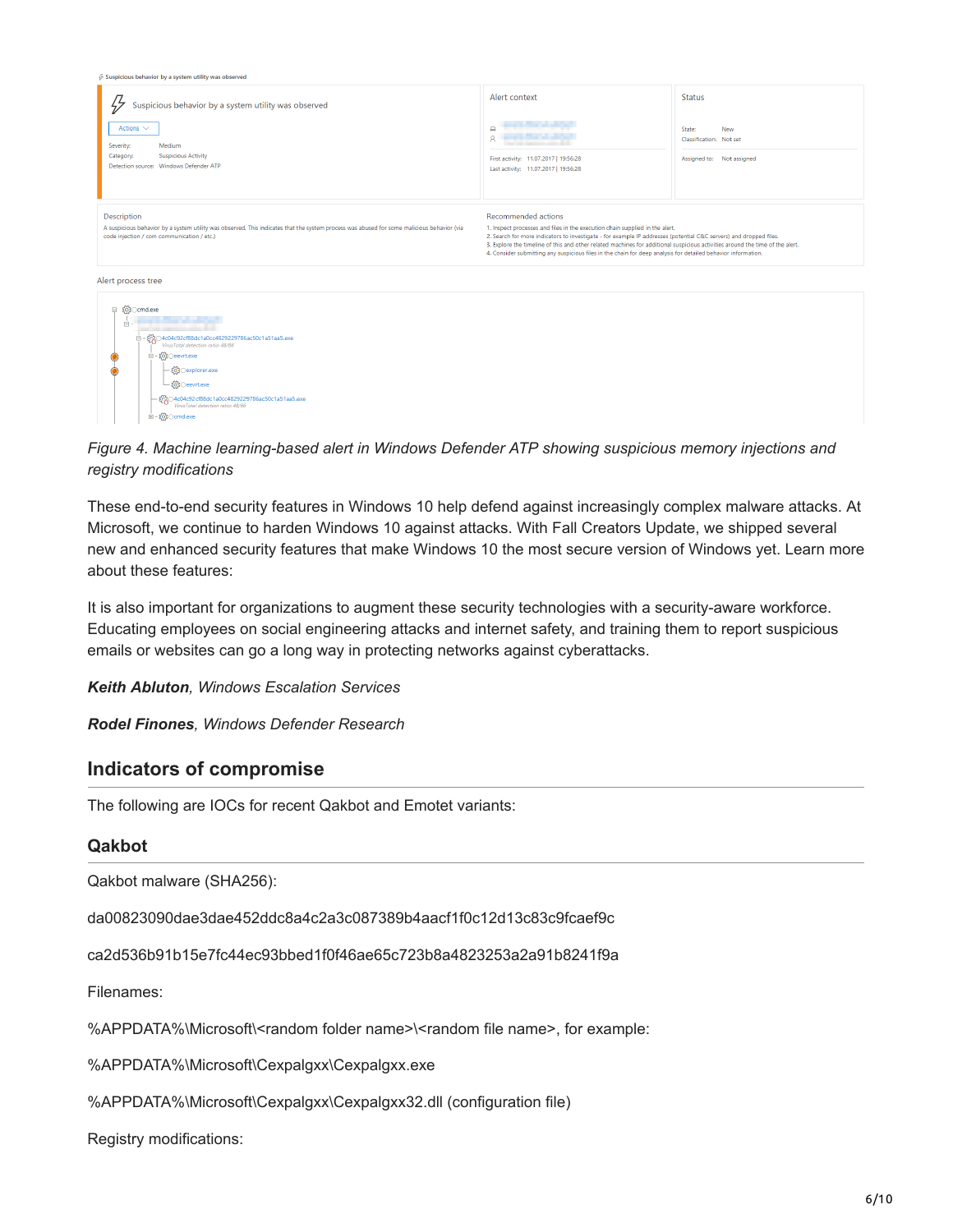In subkey: HKCU\Software\Microsoft\Windows\CurrentVersion\Run Sets value: <random value name> With data: "%APPDATA%\Microsoft\<random folder name>\<random file name>" In subkey: HKLM\SYSTEM\CurrentControlSet\services\<random service name> Sets value: ImagePath With data: "%APPDATA%\Microsoft\<random folder name>\<random file name> /D" Sets value: Type With data: dword:00000010 Sets value: "Start" With data: dword:00000002 Sets value: "DisplayName" With data: "Remote Procedure Call (RPC) Service" Sets value: "ErrorControl" With data: dword:00000000 Sets value: "DependOnService" With data: "Dnscache" Sets value: "ObjectName" With data: "LocalSystem" In subkey: HKCU\Software\Microsoft\Windows\CurrentVersion\Run Sets value: ctfmon.exe With data: "%APPDATA%\Microsoft\<random folder name>\<random file name>" /c "%System Folder%\ctfmon.exe" Command-and-control servers: 64.183.173.170:995 67.213.243.228:993 96.67.244.225:443 173.25.234.18:443 24.123.151.58:443 76.164.161.46:995 68.115.254.146:443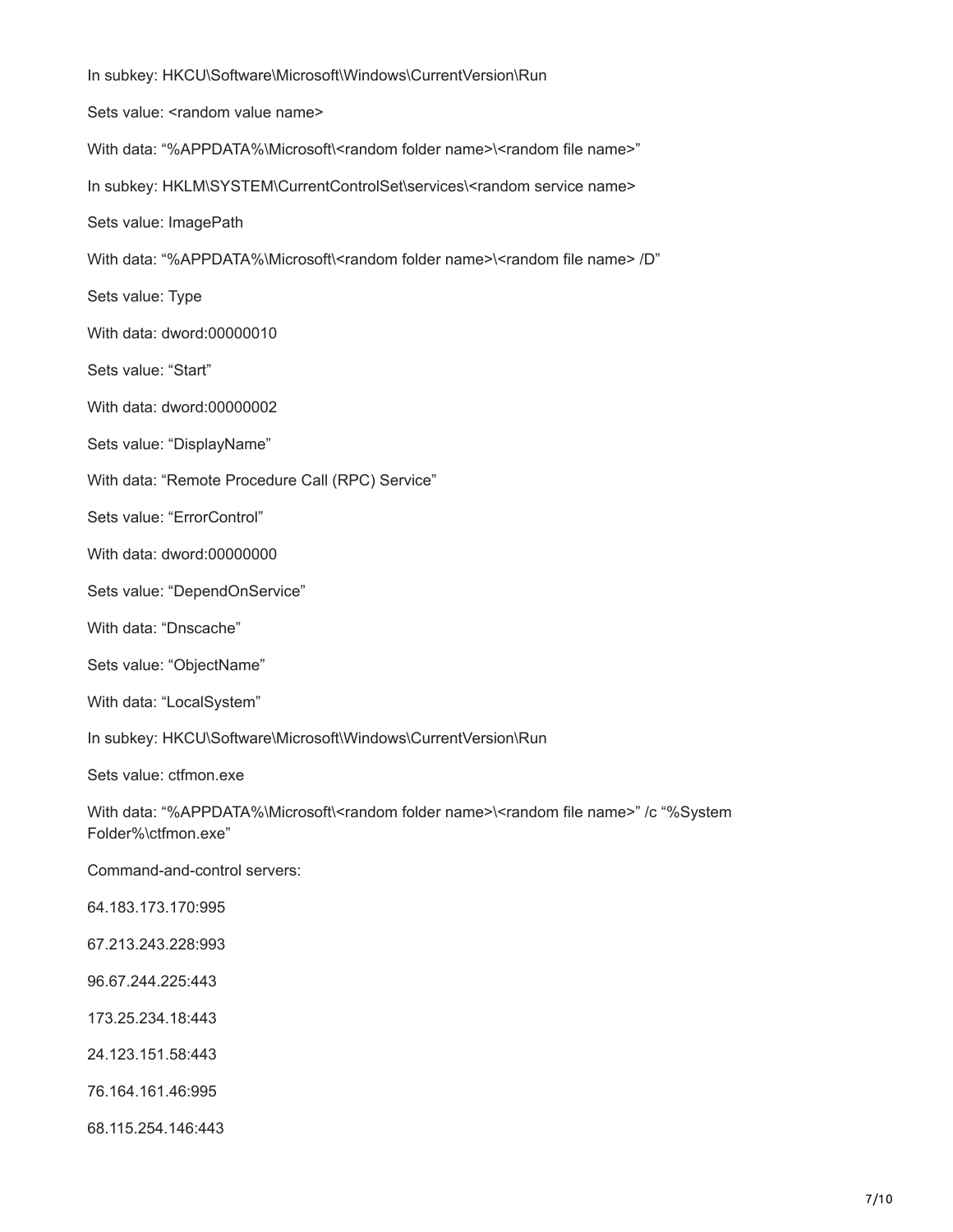198.57.88.73:443

47.21.79.34:443

174.51.185.121:465

71.3.55.80:993

88.244.177.127:443

180.93.148.41:443

101.51.40.175:443

73.166.94.110:443

71.88.202.122:443

74.5.136.50:990

89.43.179.209:443

211.27.18.233:995

96.82.91.67:443

98.194.132.179:443

98.113.137.220:443

24.184.200.177:2222

105.224.247.34:443

### **Emotet**

Emotet downloader (SHA256):

4ce5366c7eef1fff1260d5d7a0aec72c1246621838bf8df07f4a6ab3e5369d96

Emotet malware (SHA256):

ffcb204da3ff72d268c8ac065c2e7cce5c65fafc2f549d92d0c280c6099bd440

59639027a7fd487295bad10db896528ea223684e6595cae4ce9a0bec8d809087

Filenames:

%appdata%\roaming\microsoft\windows\start menu\programs\startup\[random].lnk

%Appdata%\local\[random]\[random].exe

%localappdata%\microsoft\windows ex: C:\Windows\System32\netshedule.exe

Registry modifications:

In subkey: 'HKLM\SYSTEM\ControlSet001\services\netshedule' <Bug: 5667568 Type & Size>

Sets value: 'Type'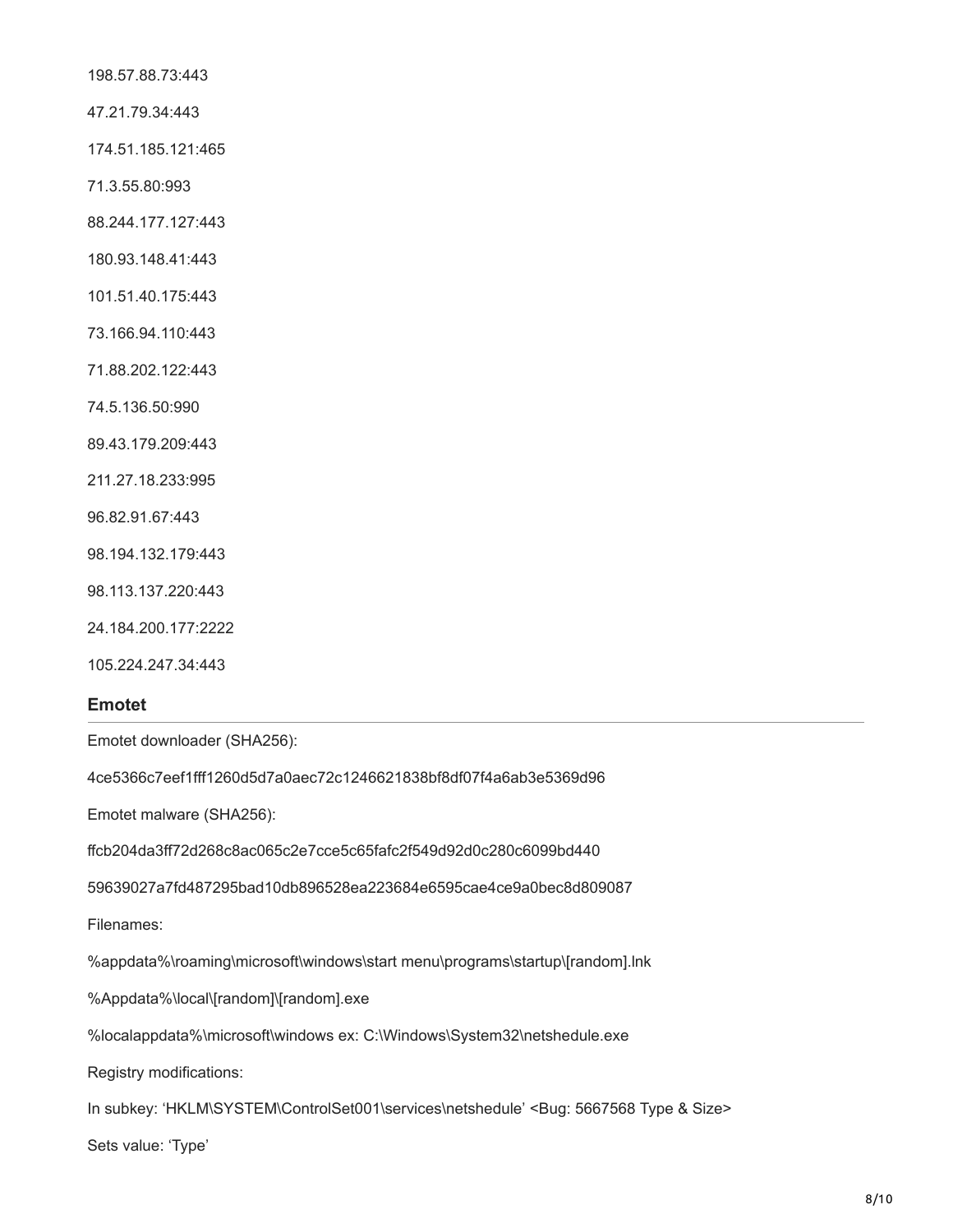With data: '0x00000010'

In subkey: 'HKLM\SYSTEM\ControlSet001\services\netshedule' <Bug: 5667568 Type & Size> Sets value: 'Start' With data: '0x00000002' In subkey: 'HKLM\SYSTEM\ControlSet001\services\netshedule' <Bug: 5667568 Type & Size> Sets value: 'ErrorControl' With data: '0x00000000' In subkey: 'HKLM\SYSTEM\ControlSet001\services\netshedule' <Bug: 5667568 Type & Size> Sets value: 'ImagePath' With data: 'C:\Windows\system32\netshedule.exe' In subkey: 'HKLM\SYSTEM\ControlSet001\services\netshedule' <Bug: 5667568 Type & Size> Sets value: 'DisplayName' With data: 'netshedule' Command-and-control servers: 104.236.252.178 162.243.159.58 45.33.55.157 77.244.245.37 192.81.212.79 173.212.192.45 103.16.131.20 195.78.33.200 50.116.54.16 212.83.166.45 137.74.254.64 104.227.137.34 188.165.220.214 85.143.221.180 119.82.27.246

194.88.246.7